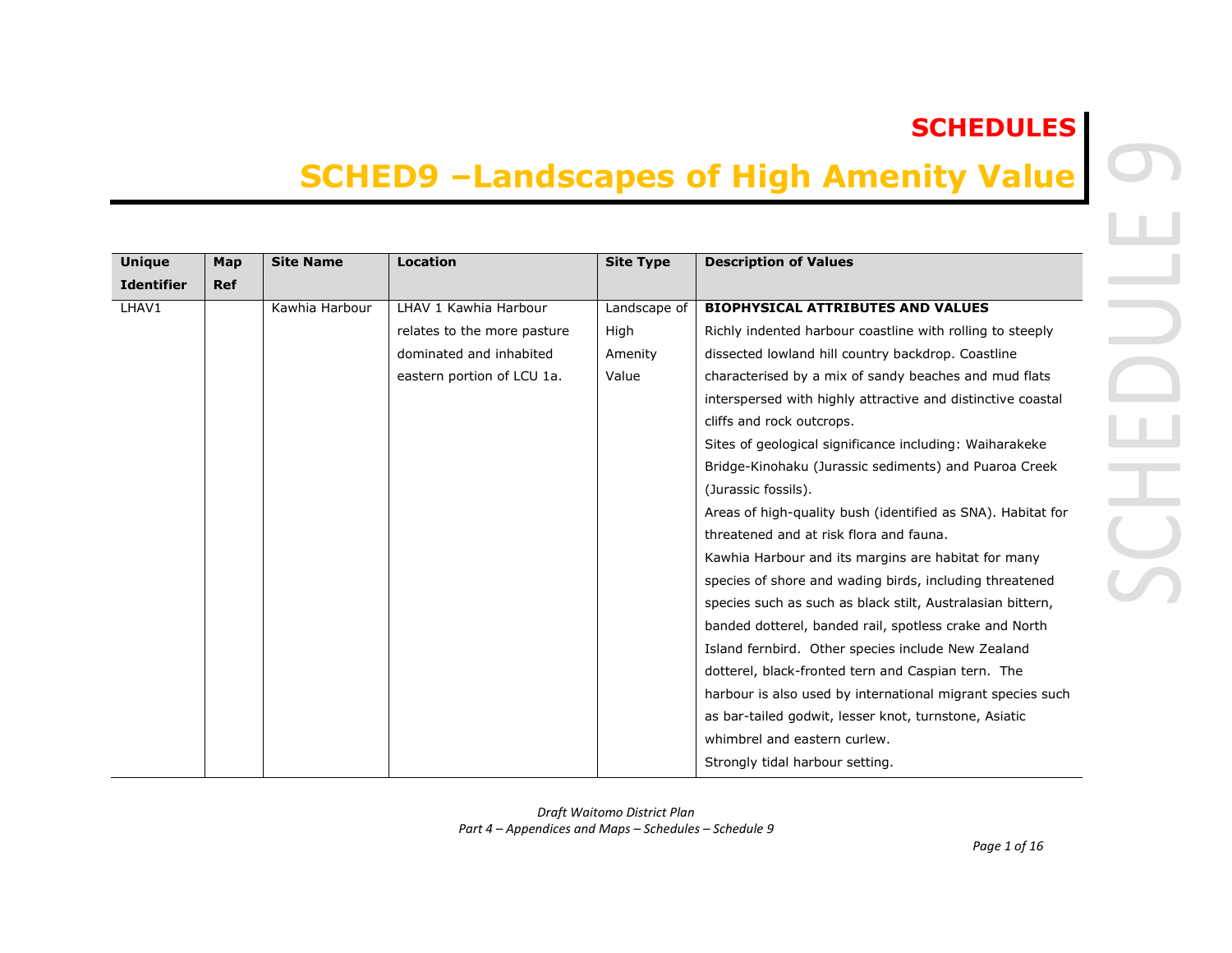| <b>Unique</b>     | Map        | <b>Site Name</b> | <b>Location</b> | <b>Site Type</b> | <b>Description of Values</b>                                  |  |
|-------------------|------------|------------------|-----------------|------------------|---------------------------------------------------------------|--|
| <b>Identifier</b> | <b>Ref</b> |                  |                 |                  |                                                               |  |
|                   |            |                  |                 |                  | PERCEPTUAL (SENSORY) ATTRIBUTES AND VALUES                    |  |
|                   |            |                  |                 |                  | Highly attractive panoramic coastal views to the area from    |  |
|                   |            |                  |                 |                  | the Kawhia Harbour, Kawhia settlement, Whakapirau             |  |
|                   |            |                  |                 |                  | Road, the DoC track, the air and the surrounding rural and    |  |
|                   |            |                  |                 |                  | rural residential context. The complex arrangement of         |  |
|                   |            |                  |                 |                  | fingers of pastoral hill slopes and ridgelines interspersed   |  |
|                   |            |                  |                 |                  | with gully remnants and edged with an intricate               |  |
|                   |            |                  |                 |                  | patterning of coastal vegetation around the indented          |  |
|                   |            |                  |                 |                  | harbour edges, all set within the context of the vast         |  |
|                   |            |                  |                 |                  | Kawhia Harbour setting creates an attractive composition      |  |
|                   |            |                  |                 |                  | that is highly engaging.                                      |  |
|                   |            |                  |                 |                  | The generally low key, modest and informal character of       |  |
|                   |            |                  |                 |                  | built development means that it sits comfortably within       |  |
|                   |            |                  |                 |                  | the wider rural coastal outlook.                              |  |
|                   |            |                  |                 |                  | The visibility of Mt Karioi and Pirongia, adds to the drama   |  |
|                   |            |                  |                 |                  | of the outlook in places.                                     |  |
|                   |            |                  |                 |                  | Generally high aesthetic values as a consequence of the       |  |
|                   |            |                  |                 |                  | perceptual values described above.                            |  |
|                   |            |                  |                 |                  | A moderate-high degree of naturalness across much of          |  |
|                   |            |                  |                 |                  | the unit, as a consequence of the dominant influence of       |  |
|                   |            |                  |                 |                  | the low-intensity pastoral landscape. The low key,            |  |
|                   |            |                  |                 |                  | modest and informal character of built development            |  |
|                   |            |                  |                 |                  | means that it generally comprises a sympathetic element       |  |
|                   |            |                  |                 |                  | within this context.                                          |  |
|                   |            |                  |                 |                  | A relatively high level of legibility as a consequence of the |  |
|                   |            |                  |                 |                  | richly dissected landform patterning.                         |  |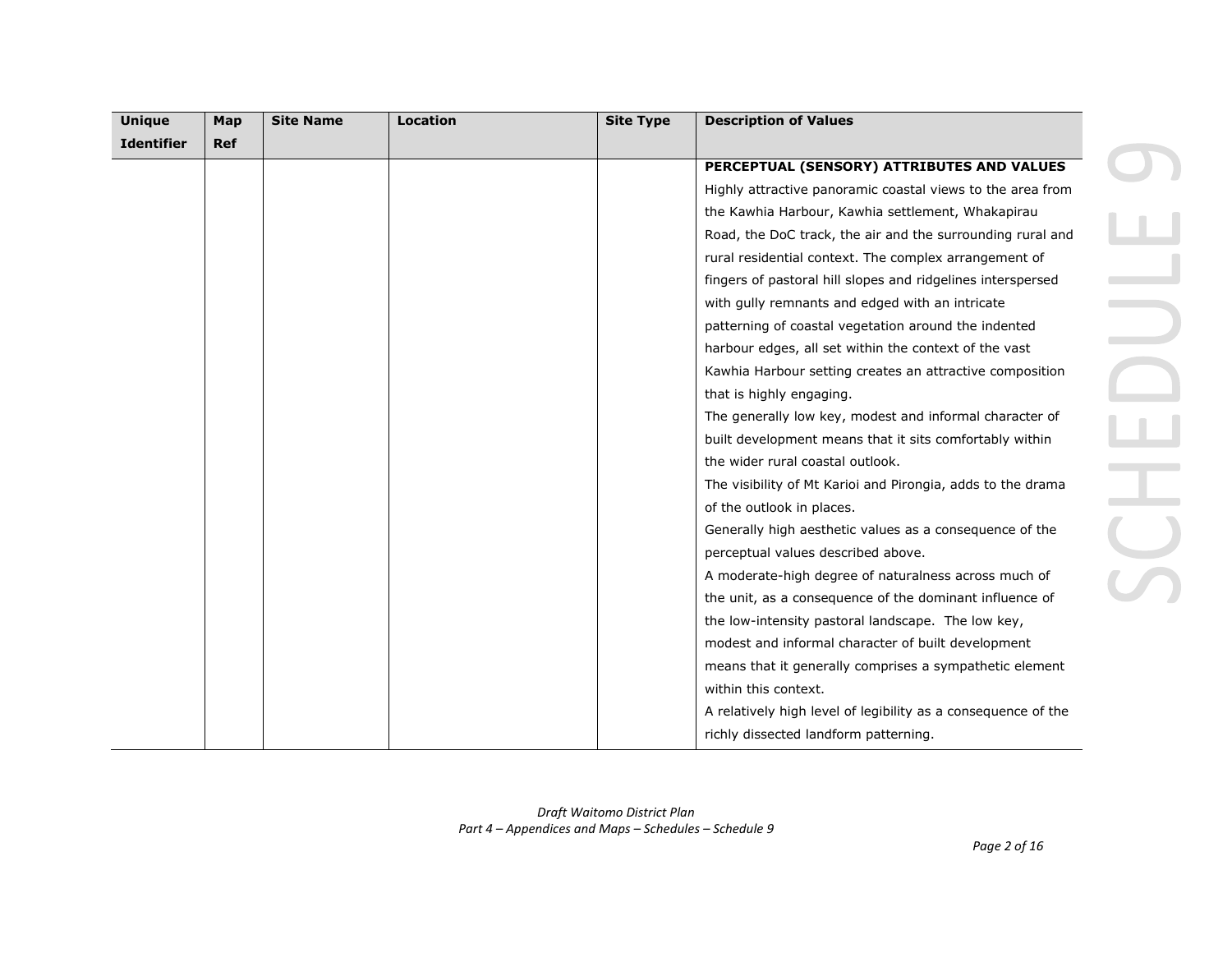| <b>Unique</b>     | Map        | <b>Site Name</b> | <b>Location</b> | <b>Site Type</b> | <b>Description of Values</b>                               |
|-------------------|------------|------------------|-----------------|------------------|------------------------------------------------------------|
| <b>Identifier</b> | <b>Ref</b> |                  |                 |                  |                                                            |
|                   |            |                  |                 |                  | Harbour and coastal margins strongly expressive of         |
|                   |            |                  |                 |                  | coastal processes.                                         |
|                   |            |                  |                 |                  | The highly tidal nature of the harbour and avifauna values |
|                   |            |                  |                 |                  | imbue a high level of transient values.                    |
|                   |            |                  |                 |                  | <b>ASSOCIATIVE ATTRIBUTES AND VALUES</b>                   |
|                   |            |                  |                 |                  | Coastline richly endowed with cultural heritage sites.     |
|                   |            |                  |                 |                  | Harbour is the birth place of Te Rauparaha (Ngāti Toa)     |
|                   |            |                  |                 |                  | who lived in the area until the 1920s when he and his      |
|                   |            |                  |                 |                  | tribe, along with Ngāti Rārua and Ngāti Koata, migrated    |
|                   |            |                  |                 |                  | southwards.                                                |
|                   |            |                  |                 |                  | Some recreational values associated with the DoC track     |
|                   |            |                  |                 |                  | around the coastal edge and the adjacent harbour.          |
|                   |            |                  |                 |                  | <b>SUMMARY OF VALUES</b>                                   |
|                   |            |                  |                 |                  | Generally the area qualifies as an Amenity Landscape as a  |
|                   |            |                  |                 |                  | consequence of:                                            |
|                   |            |                  |                 |                  | Cultural landscape values.<br>a.                           |
|                   |            |                  |                 |                  | The highly scenic qualities of the area as a<br>b.         |
|                   |            |                  |                 |                  | consequence of: the complex arrangement of                 |
|                   |            |                  |                 |                  | fingers of pastoral hill slopes and ridgelines             |
|                   |            |                  |                 |                  | interspersed with gully remnants and edged with            |
|                   |            |                  |                 |                  | an intricate patterning of coastal vegetation              |
|                   |            |                  |                 |                  | around the indented harbour edges, all set                 |
|                   |            |                  |                 |                  | within the context of the vast Kawhia Harbour              |
|                   |            |                  |                 |                  | setting; the generally modest, low key and                 |
|                   |            |                  |                 |                  | sympathetic character of existing built                    |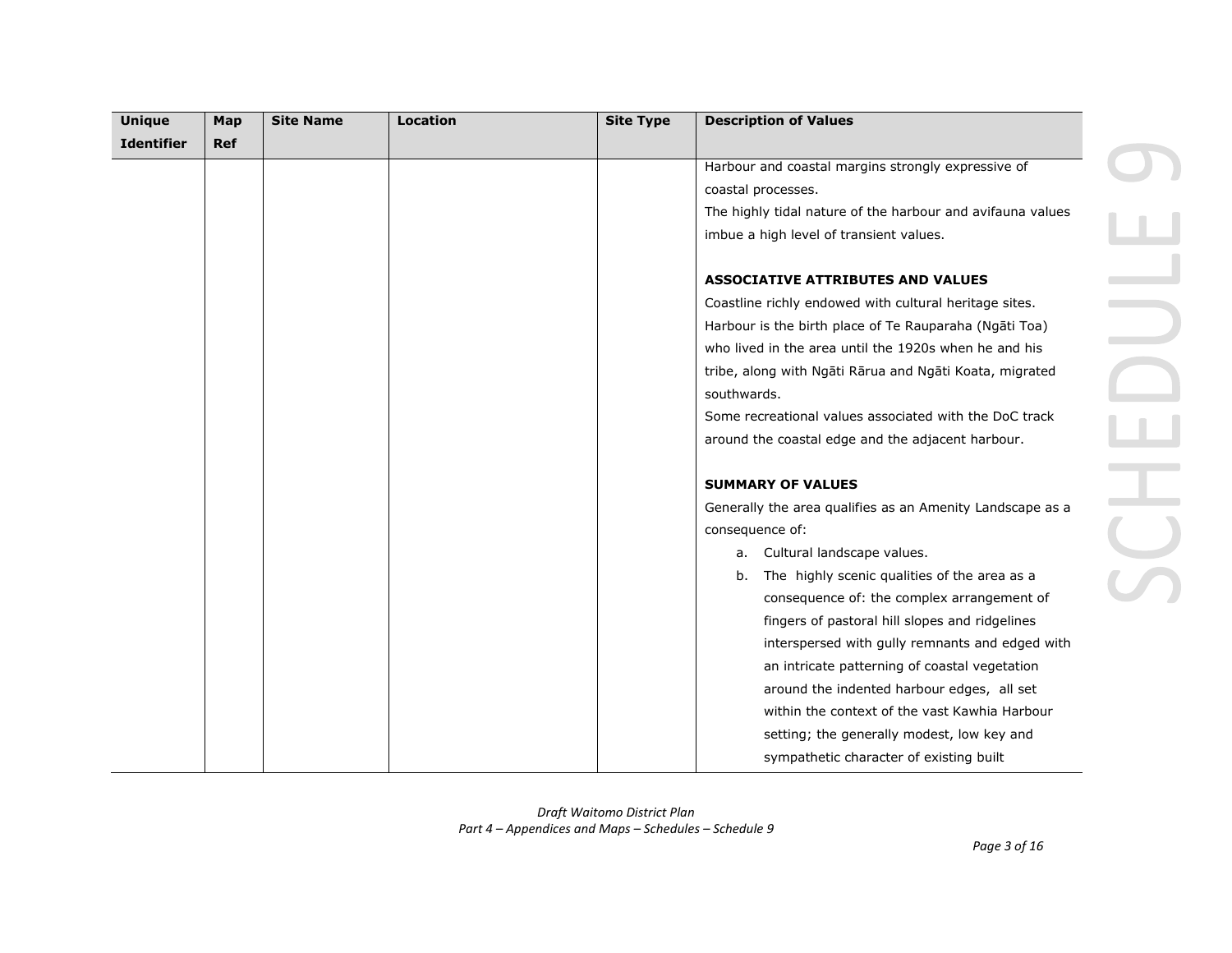| <b>Unique</b>     | Map        | <b>Site Name</b> | <b>Location</b>               | <b>Site Type</b> | <b>Description of Values</b>                                 |
|-------------------|------------|------------------|-------------------------------|------------------|--------------------------------------------------------------|
| <b>Identifier</b> | <b>Ref</b> |                  |                               |                  |                                                              |
|                   |            |                  |                               |                  | development; and the views across the harbour                |
|                   |            |                  |                               |                  | to Mt Karioi and Pirongia afforded from much of              |
|                   |            |                  |                               |                  | the area.                                                    |
|                   |            |                  |                               |                  | The area stands apart from the more 'ordinary' working       |
|                   |            |                  |                               |                  | rural landscapes in the district (e.g. LCU 10 Central        |
|                   |            |                  |                               |                  | Rolling Lowlands and LCU 11 Eastern Hills) largely as a      |
|                   |            |                  |                               |                  | consequence of its almost unbroken visual connection to      |
|                   |            |                  |                               |                  | the highly scenic Kawhia Harbour in combination with the     |
|                   |            |                  |                               |                  | scenic qualities of the area itself as described above.      |
|                   |            |                  |                               |                  | Whilst LHAV 1 stands apart from the more 'ordinary'          |
|                   |            |                  |                               |                  | working rural landscapes of the district, it is not assessed |
|                   |            |                  |                               |                  | to qualify as Outstanding. The values of the area primarily  |
|                   |            |                  |                               |                  | derive from its scenic and aesthetic qualities which aligns  |
|                   |            |                  |                               |                  | it with an amenity landscape classification (that is valued  |
|                   |            |                  |                               |                  | for its pleasantness, aesthetic coherence and cultural and   |
|                   |            |                  |                               |                  | recreation attributes) rather than as an ONL.                |
| LHAV <sub>2</sub> |            | Awakino Gorge    | LHAV 2 Awakino Gorge relates  | Landscape of     | <b>BIOPHYSICAL ATTRIBUTES AND VALUES</b>                     |
|                   |            |                  | to the gorge landform         | High             | Steeply incised gorge alongside the Awakino River. The       |
|                   |            |                  | stretching from the south end | Amenity          | rugged Mokau hill system and elevated terraces (LCU 6)       |
|                   |            |                  | of the Mahoenui Valley to the | Value            | frame the south side of the gorge, and similarly rugged      |
|                   |            |                  | eastern end of the Awakino    |                  | hills and terraces associated with the southern foothills of |
|                   |            |                  | Valley.                       |                  | the Herangi Range define the northern side.                  |
|                   |            |                  |                               |                  | Spectacular limestone bluffs in places.                      |
|                   |            |                  |                               |                  | Awakino Gorge Tunnel (Oligocene and Miocene record).         |
|                   |            |                  |                               |                  | Virtually all of the bush cover in the area is identified as |
|                   |            |                  |                               |                  | SNA of Local or Regional Significance.                       |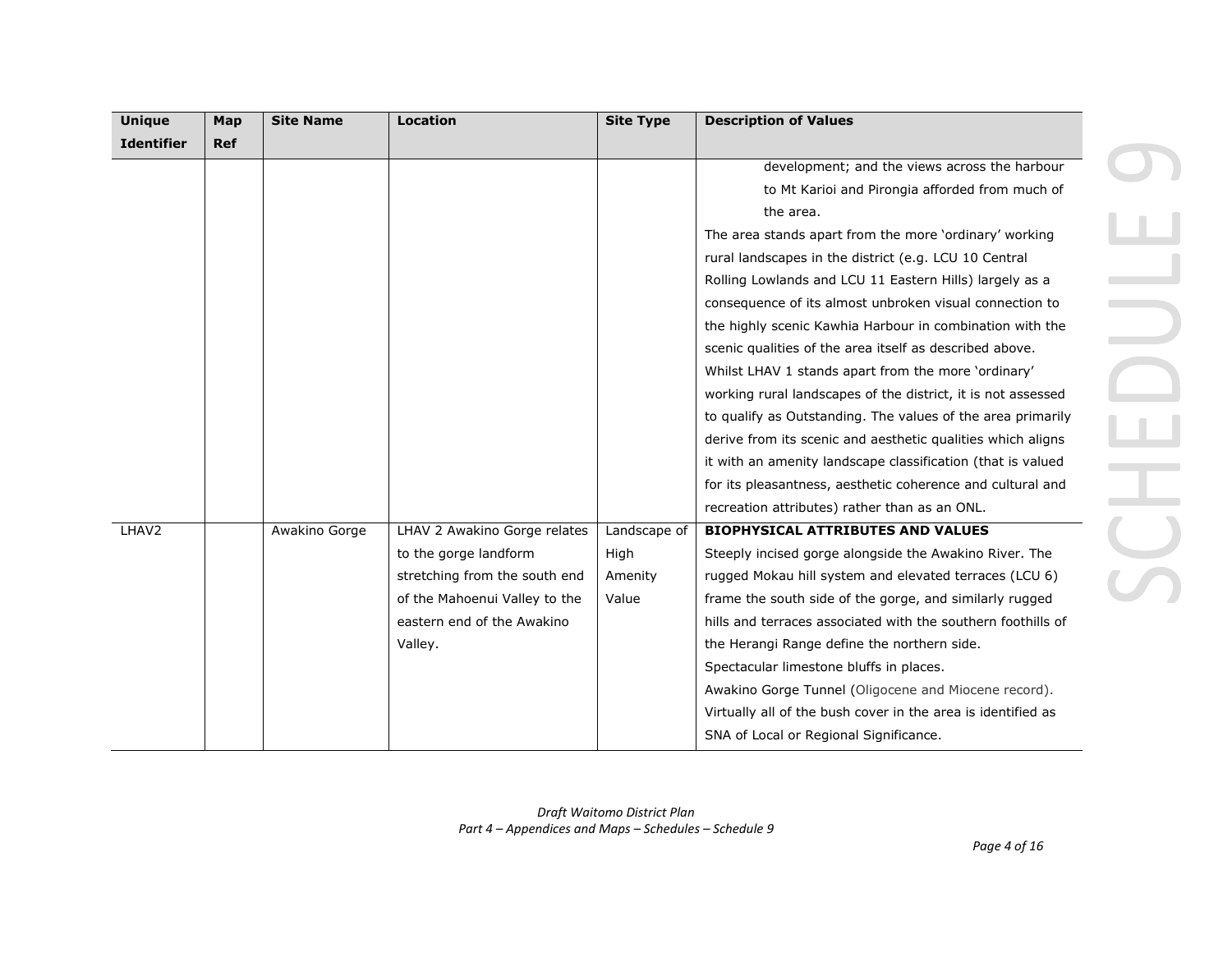| <b>Unique</b>     | Map        | <b>Site Name</b> | <b>Location</b> | <b>Site Type</b> | <b>Description of Values</b>                               |
|-------------------|------------|------------------|-----------------|------------------|------------------------------------------------------------|
| <b>Identifier</b> | <b>Ref</b> |                  |                 |                  |                                                            |
|                   |            |                  |                 |                  | Convoluted course of the Awakino River runs alongside      |
|                   |            |                  |                 |                  | SH <sub>3</sub> .                                          |
|                   |            |                  |                 |                  |                                                            |
|                   |            |                  |                 |                  | PERCEPTUAL (SENSORY) ATTRIBUTES AND VALUES                 |
|                   |            |                  |                 |                  | Highly attractive and memorable views of the river         |
|                   |            |                  |                 |                  | winding through the dramatic and richly textured bush-     |
|                   |            |                  |                 |                  | clad (gorge) cliffs, with spectacular views of limestone   |
|                   |            |                  |                 |                  | bluffs towering over the gorge in places.                  |
|                   |            |                  |                 |                  | Markedly contrasting enclosed and (predominantly)          |
|                   |            |                  |                 |                  | densely vegetated character of this stretch of the highway |
|                   |            |                  |                 |                  | serves to heighten its visual impression and appeal.       |
|                   |            |                  |                 |                  | Distinctive road tunnel through natural rock adds to the   |
|                   |            |                  |                 |                  | scenic/aesthetic appeal.                                   |
|                   |            |                  |                 |                  | At southern end of gorge, highly attractive and            |
|                   |            |                  |                 |                  | memorable views open up to the coast and Mt Taranaki.      |
|                   |            |                  |                 |                  | The large-scale and striking (predominantly) vegetation-   |
|                   |            |                  |                 |                  | clad cliff landforms and limestone bluffs create a strong  |
|                   |            |                  |                 |                  | sense of enclosure and intimacy. The convoluted nature of  |
|                   |            |                  |                 |                  | the route through the gorge promotes a sense of mystery.   |
|                   |            |                  |                 |                  | Close-range views of: the winding river flanked by richly  |
|                   |            |                  |                 |                  | textured native vegetation; the rock tunnel; and the       |
|                   |            |                  |                 |                  | towering bluffs serve to enrich the overall experience.    |
|                   |            |                  |                 |                  | The vivid contrast of the gorge with the more open valley  |
|                   |            |                  |                 |                  | landscapes at either end serves to heighten this           |
|                   |            |                  |                 |                  | experience.                                                |
|                   |            |                  |                 |                  | For southbound travellers, the gorge reads as somewhat     |
|                   |            |                  |                 |                  | of a gateway to the 'wild west coast' and for northbound   |

 $\blacksquare$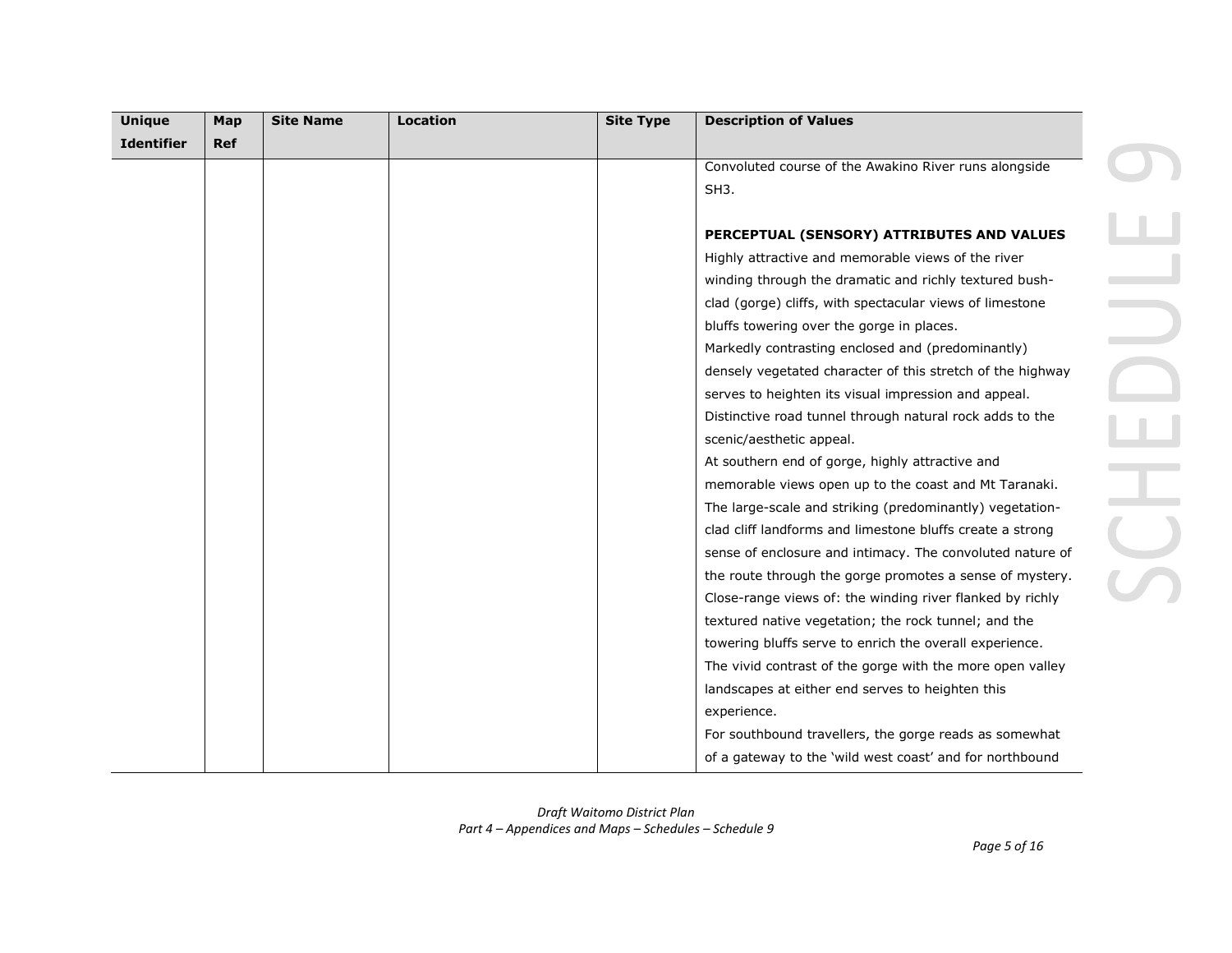| <b>Unique</b>     | Map | <b>Site Name</b> | Location | <b>Site Type</b> | <b>Description of Values</b>                                |  |
|-------------------|-----|------------------|----------|------------------|-------------------------------------------------------------|--|
| <b>Identifier</b> | Ref |                  |          |                  |                                                             |  |
|                   |     |                  |          |                  | travellers, the gorge reads as a gateway to the more        |  |
|                   |     |                  |          |                  | sheltered and working rural landscapes associated with      |  |
|                   |     |                  |          |                  | the lower portion of the Waikato region.                    |  |
|                   |     |                  |          |                  | Generally a moderate to high degree of naturalness and      |  |
|                   |     |                  |          |                  | remoteness as a consequence of: the dominant influence      |  |
|                   |     |                  |          |                  | of the large-scale and dramatic vegetation-clad landforms   |  |
|                   |     |                  |          |                  | that enclose the road corridor; and the limited extent of   |  |
|                   |     |                  |          |                  | built development. The highway itself, presence of          |  |
|                   |     |                  |          |                  | production forestry and, to a lesser degree, pasture cover  |  |
|                   |     |                  |          |                  | contribute a moderating effect in this regard; however, it  |  |
|                   |     |                  |          |                  | is fair to say that the generally quite modest scale of the |  |
|                   |     |                  |          |                  | highway together with its winding character (such that      |  |
|                   |     |                  |          |                  | long range views of the highway are not available) serves   |  |
|                   |     |                  |          |                  | to limit its influence on the sense of naturalness          |  |
|                   |     |                  |          |                  | associated with the unit.                                   |  |
|                   |     |                  |          |                  | Memorable landscape as a consequence of the perceptual      |  |
|                   |     |                  |          |                  | values discussed above and its identity as a 'gateway'      |  |
|                   |     |                  |          |                  | highway corridor.                                           |  |
|                   |     |                  |          |                  | Bluff features and winding river expressive of landscape-   |  |
|                   |     |                  |          |                  | shaping processes.                                          |  |
|                   |     |                  |          |                  |                                                             |  |
|                   |     |                  |          |                  | <b>ASSOCIATIVE ATTRIBUTES AND VALUES</b>                    |  |
|                   |     |                  |          |                  | Awakino Gorge Tunnel.                                       |  |
|                   |     |                  |          |                  | Awakino Gorge- scenic route                                 |  |
|                   |     |                  |          |                  |                                                             |  |
|                   |     |                  |          |                  |                                                             |  |
|                   |     |                  |          |                  |                                                             |  |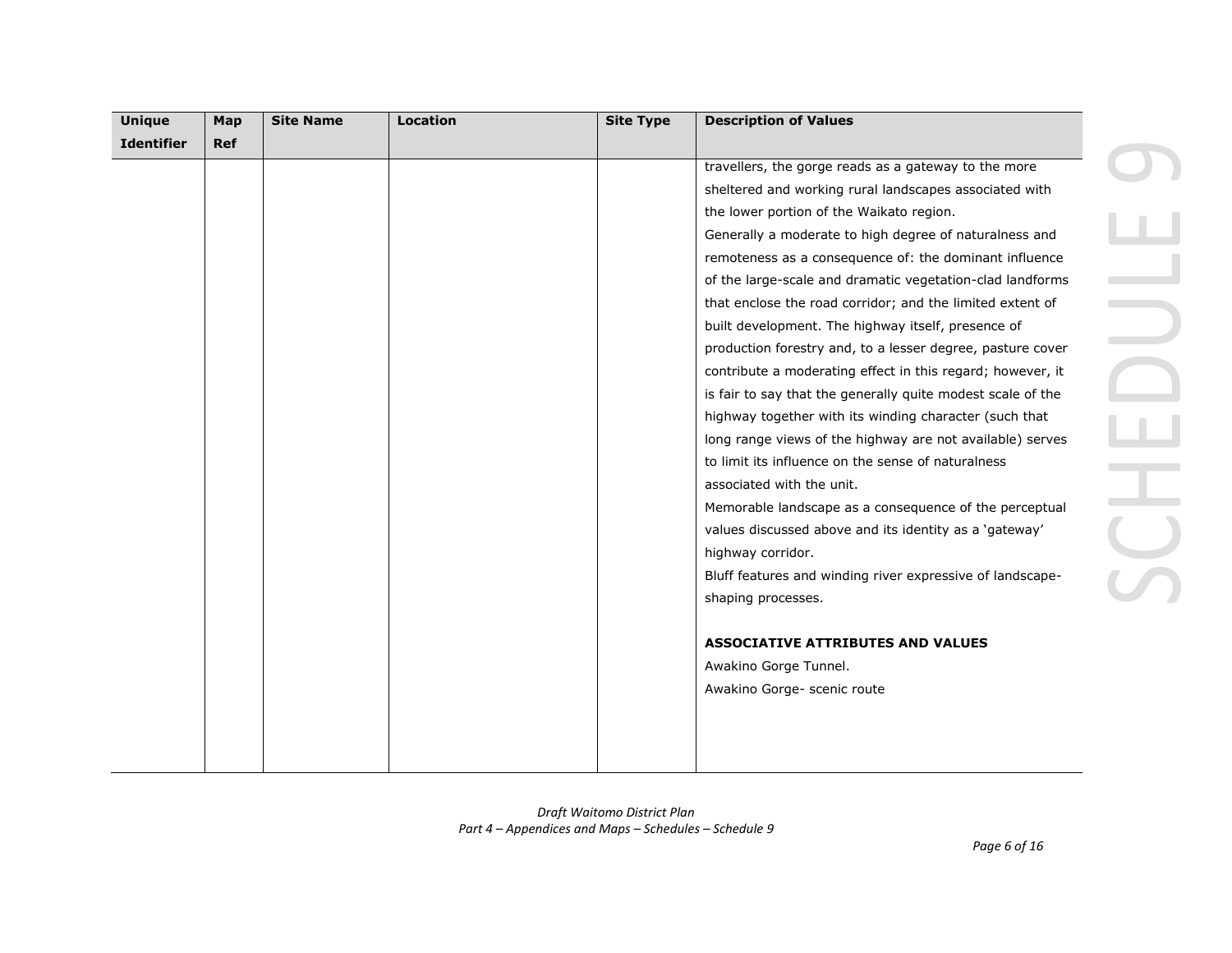| <b>Unique</b>     | Map        | <b>Site Name</b> | <b>Location</b> | <b>Site Type</b> | <b>Description of Values</b>                              |
|-------------------|------------|------------------|-----------------|------------------|-----------------------------------------------------------|
| <b>Identifier</b> | <b>Ref</b> |                  |                 |                  |                                                           |
|                   |            |                  |                 |                  | <b>SUMMARY OF VALUES</b>                                  |
|                   |            |                  |                 |                  | Generally the area qualifies as an Amenity Landscape as a |
|                   |            |                  |                 |                  | consequence of:                                           |
|                   |            |                  |                 |                  | a. The highly scenic qualities of the gorge as a          |
|                   |            |                  |                 |                  | consequence of: the striking (predominantly)              |
|                   |            |                  |                 |                  | vegetation-clad gorge landforms and expressive            |
|                   |            |                  |                 |                  | limestone bluffs; the highly attractive and               |
|                   |            |                  |                 |                  | expressive winding river course alongside the             |
|                   |            |                  |                 |                  | road; the distinctive rock tunnel; the overall            |
|                   |            |                  |                 |                  | sense of mystery accruing from the convoluted             |
|                   |            |                  |                 |                  | nature of the road alignment through the gorge;           |
|                   |            |                  |                 |                  | and the enclosed and intimate character of the            |
|                   |            |                  |                 |                  | area arising from the landform and vegetation             |
|                   |            |                  |                 |                  | patterns, which is amplified by the contrasting           |
|                   |            |                  |                 |                  | more open landscapes at either end.                       |
|                   |            |                  |                 |                  | The role the gorge plays as an attractive and<br>b.       |
|                   |            |                  |                 |                  | memorable 'gateway' landscape.                            |
|                   |            |                  |                 |                  | c. A sense of naturalness and remoteness as a             |
|                   |            |                  |                 |                  | consequence of the relatively limited extent of           |
|                   |            |                  |                 |                  | built development (acknowledging the presence             |
|                   |            |                  |                 |                  | of the SH3) and the area's aesthetic/scenic               |
|                   |            |                  |                 |                  | qualities.                                                |
|                   |            |                  |                 |                  | d. Its moderate - high ecological values.                 |
|                   |            |                  |                 |                  | An appreciable portion of the gorge is in bush cover,     |
|                   |            |                  |                 |                  | although there are sizeable areas of pasture and          |
|                   |            |                  |                 |                  | production forestry cover. Whilst these latter landcover  |
|                   |            |                  |                 |                  | types tend to be of lesser amenity value (than indigenous |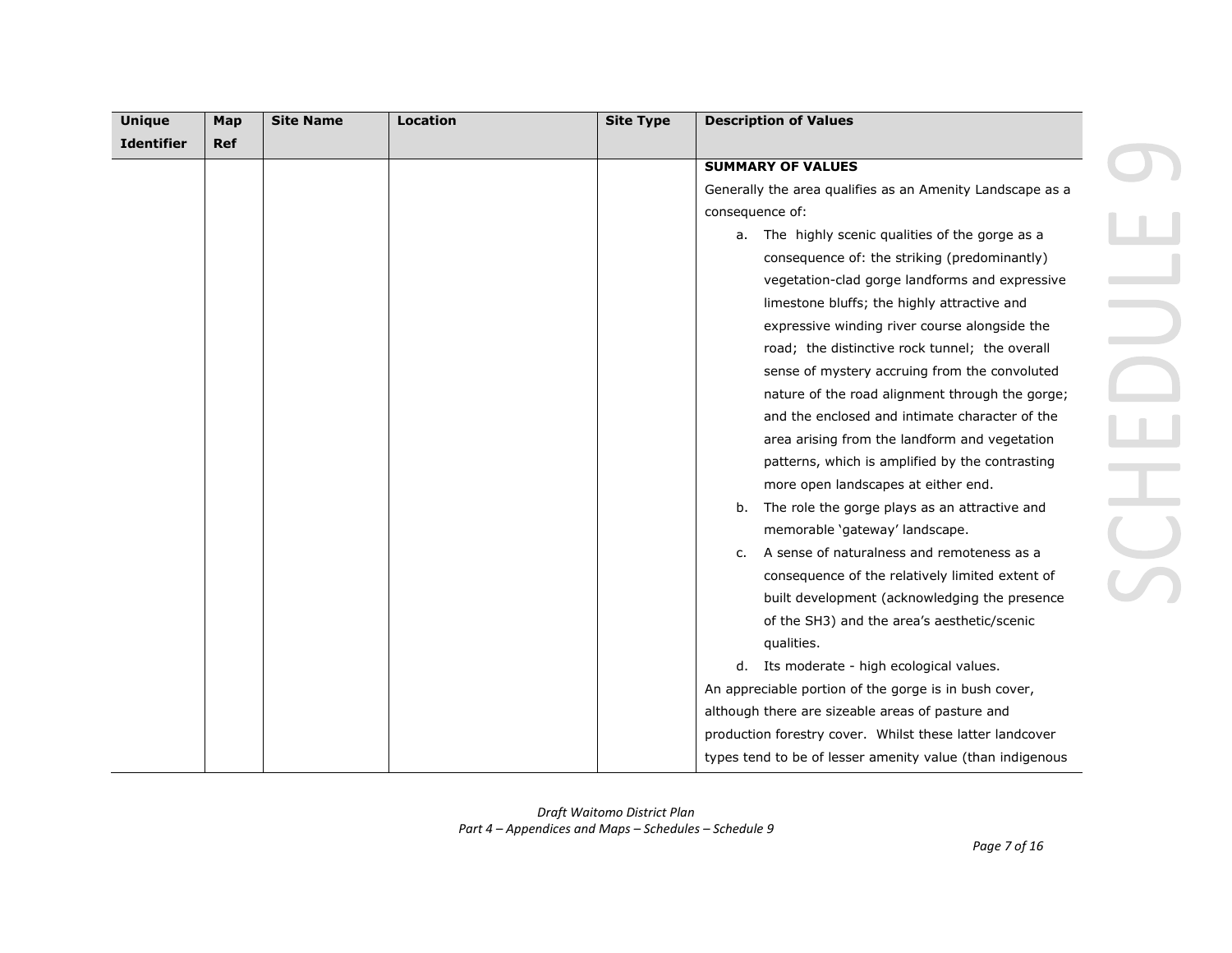| <b>Unique</b>     | Map        | <b>Site Name</b> | <b>Location</b>                  | <b>Site Type</b> | <b>Description of Values</b>                                  |
|-------------------|------------|------------------|----------------------------------|------------------|---------------------------------------------------------------|
| <b>Identifier</b> | <b>Ref</b> |                  |                                  |                  |                                                               |
|                   |            |                  |                                  |                  | bush cover), the overall legibility of the gorge as a         |
|                   |            |                  |                                  |                  | cohesive landscape means that it would be artificial to       |
|                   |            |                  |                                  |                  | exclude these areas.                                          |
|                   |            |                  |                                  |                  | The narrow gorge landform and 'gateway' character of the      |
|                   |            |                  |                                  |                  | area means that the area stands apart from the more           |
|                   |            |                  |                                  |                  | ordinary working rural landscapes of the district.            |
|                   |            |                  |                                  |                  | The values of the area primarily derive from its scenic and   |
|                   |            |                  |                                  |                  | aesthetic qualities which aligns it with an amenity           |
|                   |            |                  |                                  |                  | landscape classification (that is valued for its              |
|                   |            |                  |                                  |                  | pleasantness, aesthetic coherence and cultural and            |
|                   |            |                  |                                  |                  | recreation attributes) rather than as an ONL.                 |
| LHAV3             |            | Limestone        | LHAV 3 Limestone Country         | Landscape of     | <b>BIOPHYSICAL ATTRIBUTES AND VALUES</b>                      |
|                   |            | Country          | relates to much of LCU 13        | High             | Highly complex patterning of steeply incised hills, ridges    |
|                   |            |                  | Elevated Central Hills and       | Amenity          | and stream valleys.                                           |
|                   |            |                  | Valleys throughout the central   | Value            | Numerous extremely high value limestone bluffs, rock          |
|                   |            |                  | portion of the District that sit |                  | outcrops, tomos and cave features throughout. Often           |
|                   |            |                  | between the Herangi Ranges       |                  | within highly attractive bush setting or as highly sculptural |
|                   |            |                  | and rugged hills to the west,    |                  | elements within pastoral landscape.                           |
|                   |            |                  | and the rolling lowland hills to |                  | Virtually all of the bush cover in the area is identified as  |
|                   |            |                  | the east (roughly following      |                  | SNA of Local or Regional Significance.                        |
|                   |            |                  | the course of SH3). It also      |                  | Highly complex patterning of streams throughout the unit.     |
|                   |            |                  | captures the western portion     |                  | Several highly scenic waterfall features.                     |
|                   |            |                  | of LCU 10 Central Rolling        |                  |                                                               |
|                   |            |                  | Lowlands where there is a        |                  | PERCEPTUAL (SENSORY) ATTRIBUTES AND VALUES                    |
|                   |            |                  | proliferation of scenic          |                  | Highly attractive and memorable close and mid-range           |
|                   |            |                  | features.                        |                  | rural views to: dramatic limestone bluffs, rock outcrops      |
|                   |            |                  |                                  |                  |                                                               |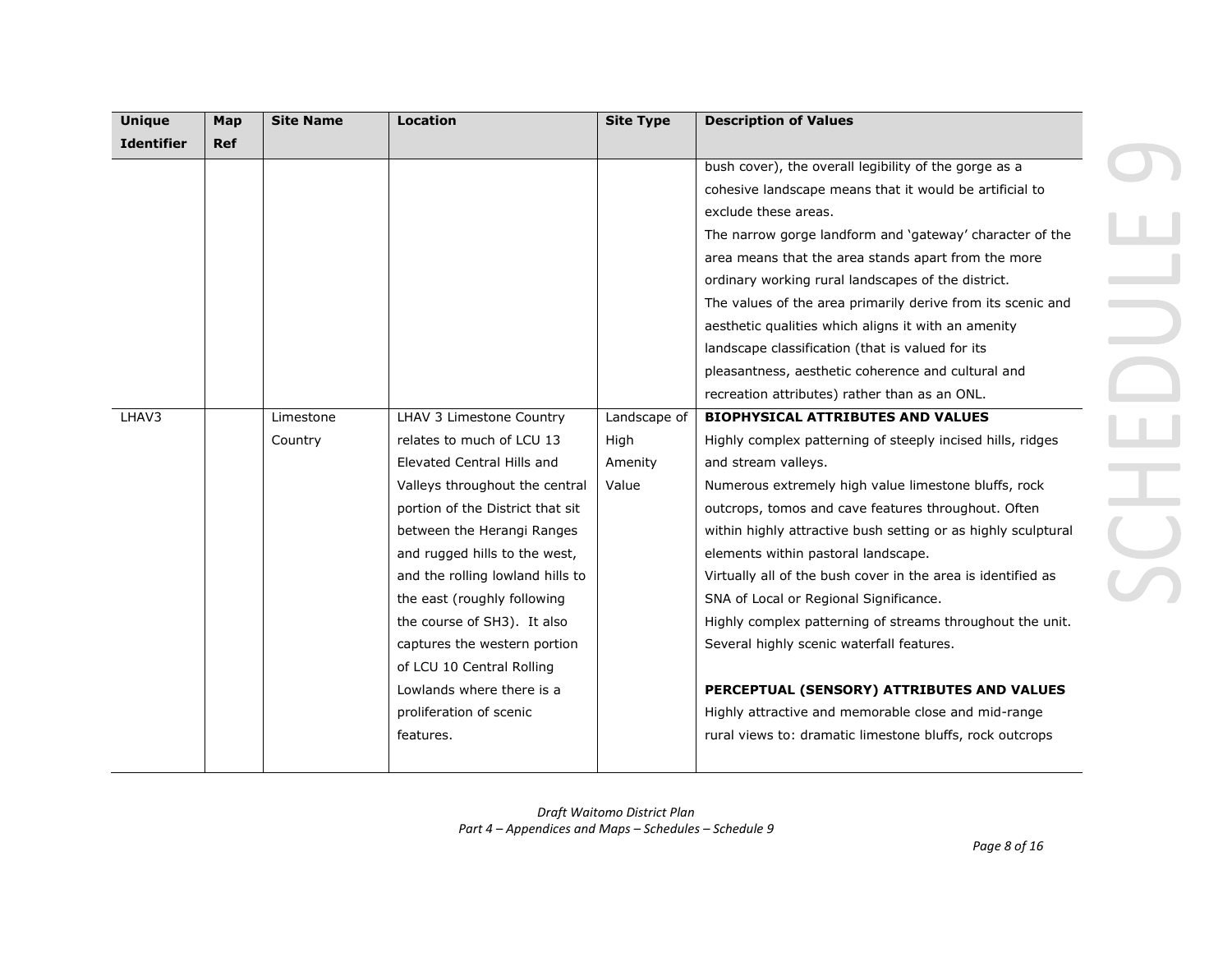| <b>Unique</b>     | Map        | <b>Site Name</b> | <b>Location</b> | <b>Site Type</b> | <b>Description of Values</b>                               |
|-------------------|------------|------------------|-----------------|------------------|------------------------------------------------------------|
| <b>Identifier</b> | <b>Ref</b> |                  |                 |                  |                                                            |
|                   |            |                  |                 |                  | and landforms; intimate stream valleys and gorges (e.g.    |
|                   |            |                  |                 |                  | Totoro Gorge); and impressive waterfalls.                  |
|                   |            |                  |                 |                  | Highly attractive and memorable views of large-scale       |
|                   |            |                  |                 |                  | bush-covered hills at varying ranges, including views to   |
|                   |            |                  |                 |                  | the Herangi Ranges.                                        |
|                   |            |                  |                 |                  | Attractive rural views across low intensity farmland in    |
|                   |            |                  |                 |                  | which the complex landform patterns and arrangement of     |
|                   |            |                  |                 |                  | vegetation (exotic and indigenous) create a pleasing       |
|                   |            |                  |                 |                  | composition.                                               |
|                   |            |                  |                 |                  | Attractive rural views from highpoints on Te Anga Road     |
|                   |            |                  |                 |                  | and Troopers Road.                                         |
|                   |            |                  |                 |                  | Generally high aesthetic values as a consequence of the    |
|                   |            |                  |                 |                  | perceptual values described above.                         |
|                   |            |                  |                 |                  | A moderate degree of naturalness across much of the        |
|                   |            |                  |                 |                  | unit, as a consequence of the dominant influence of the    |
|                   |            |                  |                 |                  | low-intensity working rural landscape and, to a lesser     |
|                   |            |                  |                 |                  | extent, production forestry and the prevalence of tourism  |
|                   |            |                  |                 |                  | activities (signage, parking, traffic etc). The frequent   |
|                   |            |                  |                 |                  | occurrence of dramatic limestone bluffs and outcrops       |
|                   |            |                  |                 |                  | within the pastoral areas confers a sense of naturalness.  |
|                   |            |                  |                 |                  | In general, the relatively low-key built development       |
|                   |            |                  |                 |                  | character (outside of Waitomo Caves village) assists the   |
|                   |            |                  |                 |                  | perception of naturalness.                                 |
|                   |            |                  |                 |                  | Localised areas of higher naturalness on the more 'off the |
|                   |            |                  |                 |                  | beaten track' unsealed roads towards the margins of the    |
|                   |            |                  |                 |                  | unit and in areas dominated by extensive tracts of bush    |
|                   |            |                  |                 |                  | cover.                                                     |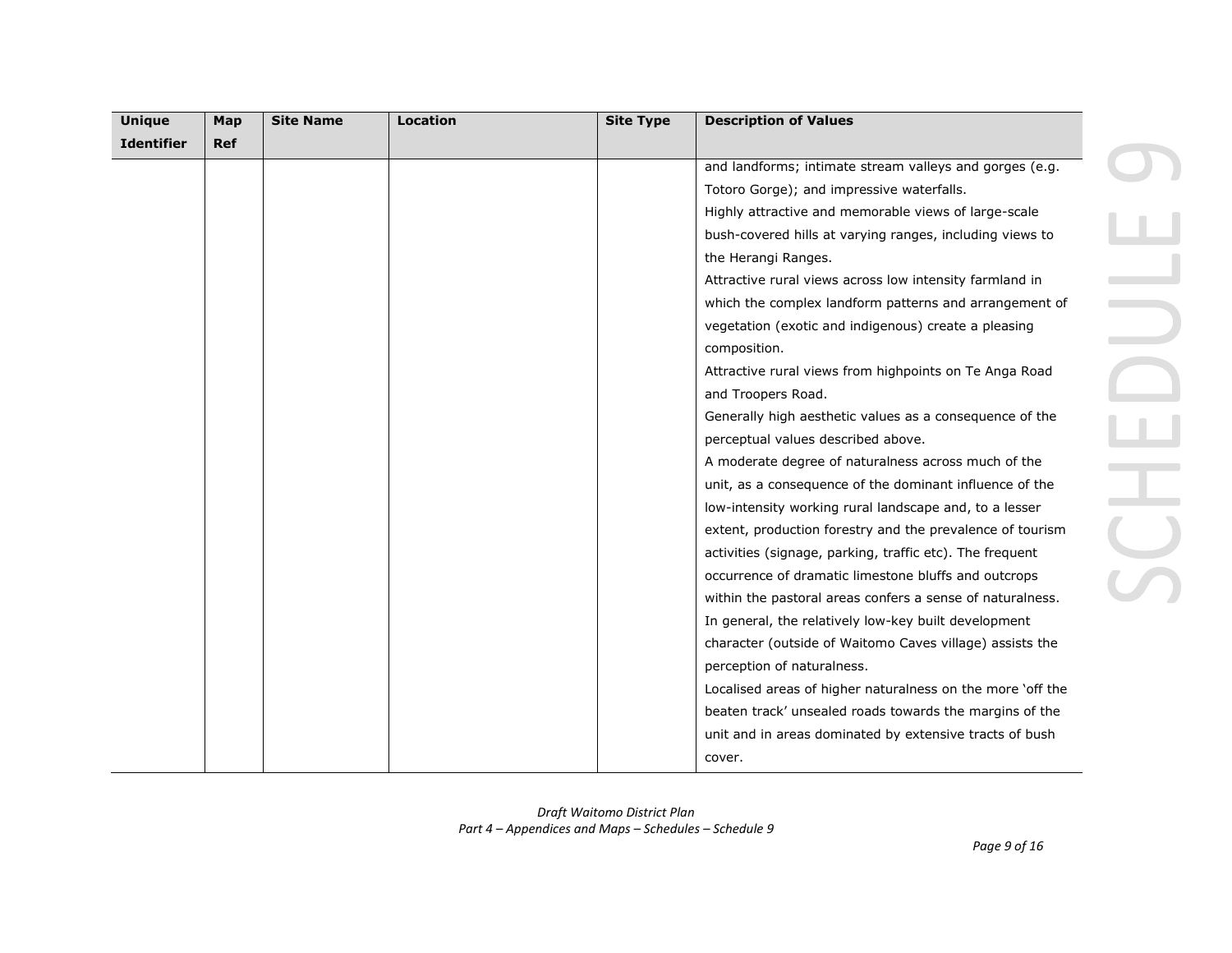| <b>Unique</b>     | Map        | <b>Site Name</b> | <b>Location</b> | <b>Site Type</b> | <b>Description of Values</b>                                |  |
|-------------------|------------|------------------|-----------------|------------------|-------------------------------------------------------------|--|
| <b>Identifier</b> | <b>Ref</b> |                  |                 |                  |                                                             |  |
|                   |            |                  |                 |                  | <b>ASSOCIATIVE ATTRIBUTES AND VALUES</b>                    |  |
|                   |            |                  |                 |                  | Several scattered cultural sites throughout the unit.       |  |
|                   |            |                  |                 |                  | Very high public profile as a consequence of Waitomo        |  |
|                   |            |                  |                 |                  | Caves, numerous waterfalls and walkway features, local      |  |
|                   |            |                  |                 |                  | tourism operations, Te Araroa and scenic routes. The        |  |
|                   |            |                  |                 |                  | close proximity and relatively easy access of the unit to   |  |
|                   |            |                  |                 |                  | SH3 confers a higher public profile than, many other parts  |  |
|                   |            |                  |                 |                  | of the District.                                            |  |
|                   |            |                  |                 |                  | Very high recreational values associated with the as a      |  |
|                   |            |                  |                 |                  | result of the proliferation of a range of varied and highly |  |
|                   |            |                  |                 |                  | engaging features including:                                |  |
|                   |            |                  |                 |                  | Accessible caves offering a wide range of                   |  |
|                   |            |                  |                 |                  | recreational experiences on offer ranging from              |  |
|                   |            |                  |                 |                  | glow-worm boat tours to blackwater rafting and              |  |
|                   |            |                  |                 |                  | abseiling adventures.                                       |  |
|                   |            |                  |                 |                  | Accessible limestone bluff and rock outcrops                |  |
|                   |            |                  |                 |                  | (and associated tourism facilities e.g. Hairy               |  |
|                   |            |                  |                 |                  | Feet).                                                      |  |
|                   |            |                  |                 |                  | Quad biking, rock climbing, clay bird shooting,             |  |
|                   |            |                  |                 |                  | heli flights and farms shows.                               |  |
|                   |            |                  |                 |                  | Te Araroa.                                                  |  |
|                   |            |                  |                 |                  | Numerous other tracks, including: the Gorge and             |  |
|                   |            |                  |                 |                  | Double Falls Tracks (south of Te Anga); the                 |  |
|                   |            |                  |                 |                  | Mangaotaki Scenic Reserve; Waitanguru Falls;                |  |
|                   |            |                  |                 |                  | Ruakuri Walkway; Mangapohue Natural Bridge,                 |  |
|                   |            |                  |                 |                  | Piripiri Caves, Marokopa Falls.                             |  |
|                   |            |                  |                 |                  | Several scenic routes:                                      |  |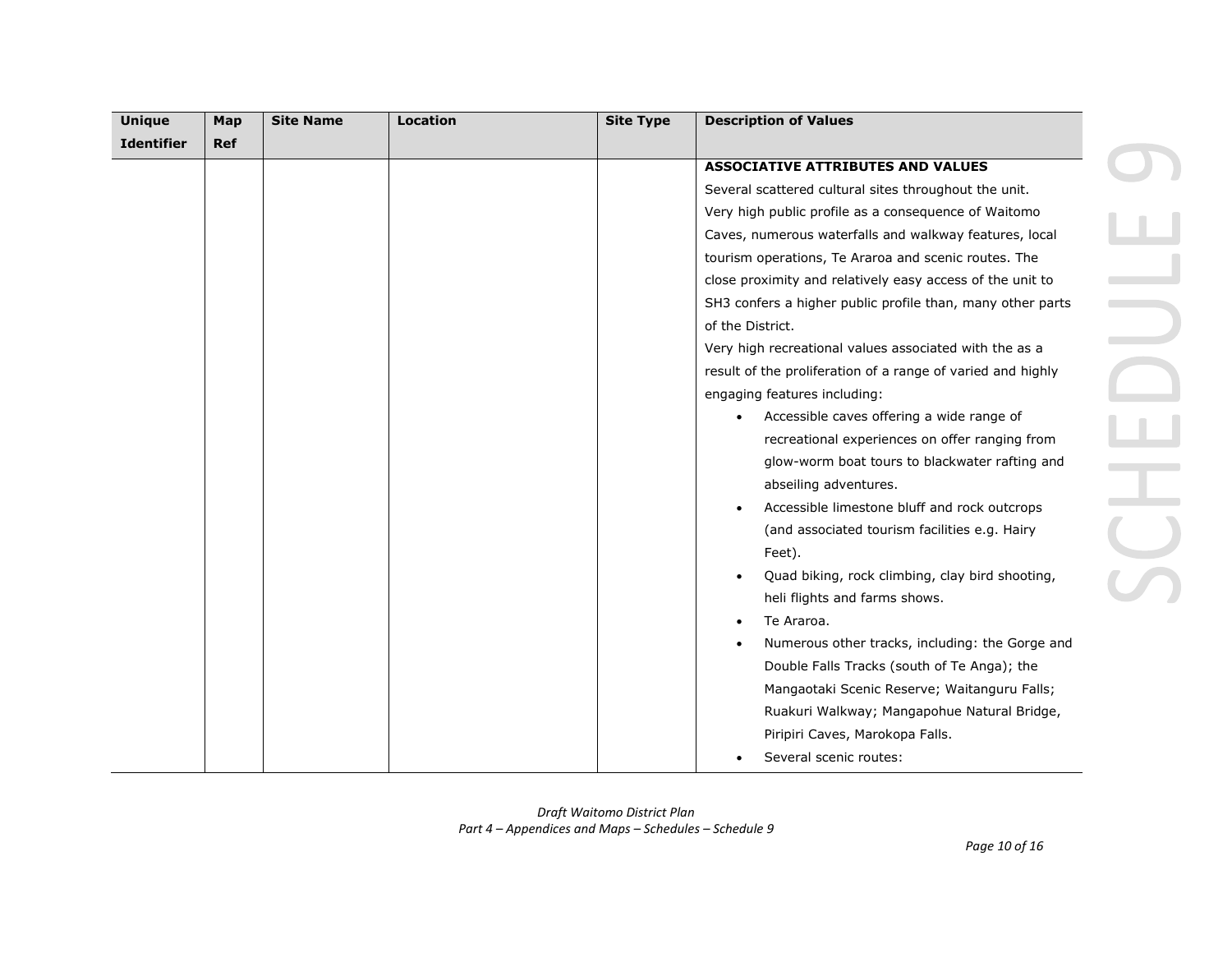| <b>Unique</b>     | Map        | <b>Site Name</b> | Location | <b>Site Type</b> | <b>Description of Values</b>                               |
|-------------------|------------|------------------|----------|------------------|------------------------------------------------------------|
| <b>Identifier</b> | <b>Ref</b> |                  |          |                  |                                                            |
|                   |            |                  |          |                  | Piopio - Waitanguru - Pungarehu - Mairoa<br>$\blacksquare$ |
|                   |            |                  |          |                  | Road. Features along the way include:                      |
|                   |            |                  |          |                  | numerous dramatic bluff and limestone                      |
|                   |            |                  |          |                  | outcrops with bush (including Hobbit filming               |
|                   |            |                  |          |                  | location) along the highly attractive                      |
|                   |            |                  |          |                  | Mangaotaki Road between Piopio and                         |
|                   |            |                  |          |                  | Waitanguru; Mangaotaki Scenic Reserve                      |
|                   |            |                  |          |                  | walkway; and Waitanguru Falls.                             |
|                   |            |                  |          |                  | Waitomo - Te Anga Road- Marokopa-                          |
|                   |            |                  |          |                  | Kiritehere - Pomarangai- Mangaotaki Road-                  |
|                   |            |                  |          |                  | Piopio. Features include: Marokopa Falls,                  |
|                   |            |                  |          |                  | Piripiri Caves, Mangapohue Natural Bridge;                 |
|                   |            |                  |          |                  | Ngahuinga Bluffs beside Te Anga; the sleepy                |
|                   |            |                  |          |                  | old school NZ settlement of Te Anga.                       |
|                   |            |                  |          |                  | Mahoenui - Aria - Piopio via Totoro Road                   |
|                   |            |                  |          |                  | (highly attractive and intimate, winding rural             |
|                   |            |                  |          |                  | stream valley with numerous limestone bluff                |
|                   |            |                  |          |                  | and rock outcrops) and Aria Road (attractive               |
|                   |            |                  |          |                  | old school NZ rural settlement at Aria) passes             |
|                   |            |                  |          |                  | through part of the unit. Features along the               |
|                   |            |                  |          |                  | way include the Wairere Falls.                             |
|                   |            |                  |          |                  | A high level of shared and recognised values as            |
|                   |            |                  |          |                  | demonstrated by the popularity of the above recreational   |
|                   |            |                  |          |                  | features.                                                  |
|                   |            |                  |          |                  |                                                            |
|                   |            |                  |          |                  |                                                            |
|                   |            |                  |          |                  |                                                            |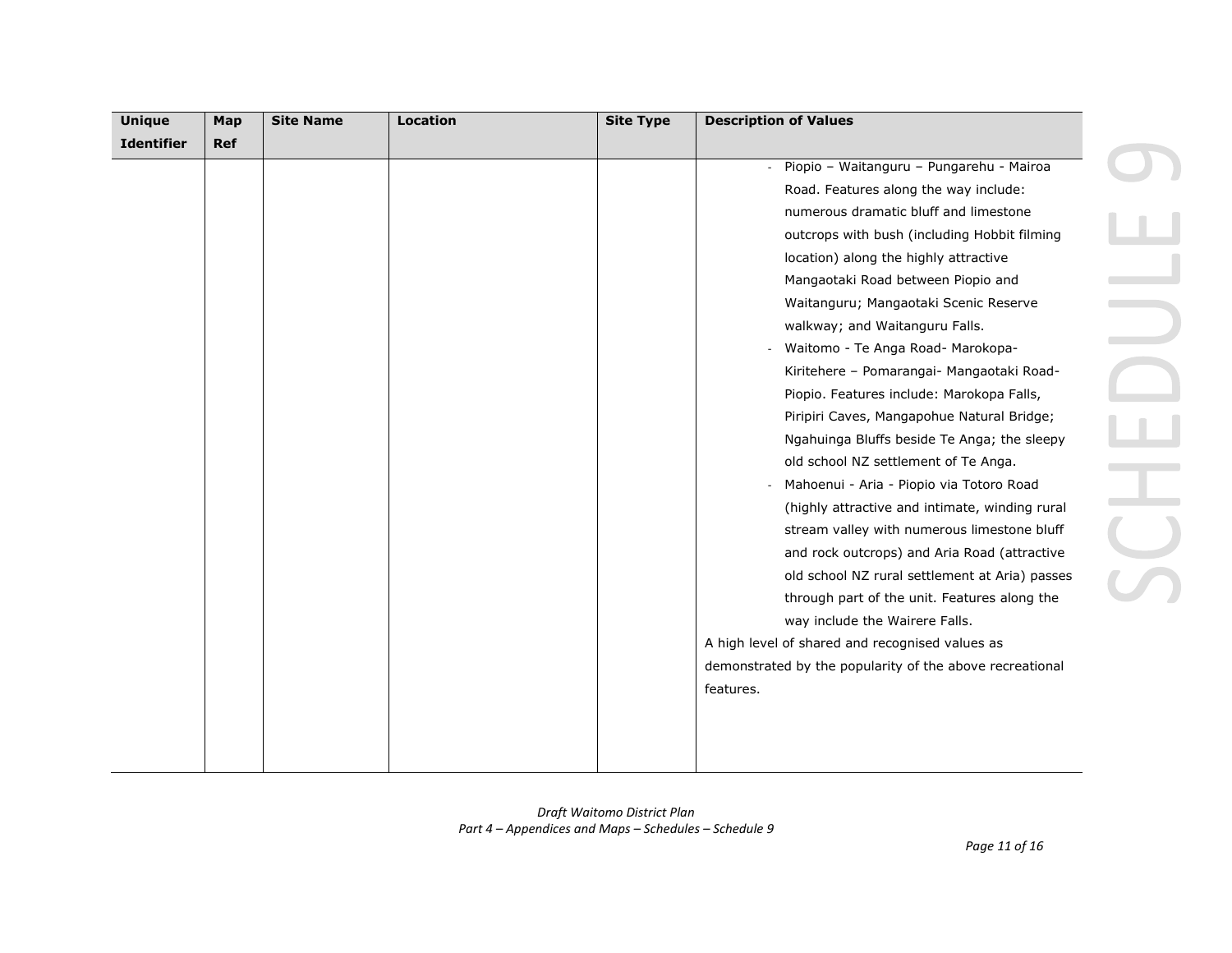| <b>Unique</b>     | Map        | <b>Site Name</b> | <b>Location</b> | <b>Site Type</b> | <b>Description of Values</b>                                |
|-------------------|------------|------------------|-----------------|------------------|-------------------------------------------------------------|
| <b>Identifier</b> | <b>Ref</b> |                  |                 |                  |                                                             |
|                   |            |                  |                 |                  | <b>SUMMARY OF VALUES</b>                                    |
|                   |            |                  |                 |                  | Generally the area qualifies as an Amenity Landscape as a   |
|                   |            |                  |                 |                  | consequence of:                                             |
|                   |            |                  |                 |                  | a. the very high biophysical values associated with         |
|                   |            |                  |                 |                  | the various karst and cave landform features                |
|                   |            |                  |                 |                  | and waterfalls scattered throughout the area.               |
|                   |            |                  |                 |                  | its moderate-high ecological values in places.<br>b.        |
|                   |            |                  |                 |                  | the highly scenic qualities of the area as a<br>c.          |
|                   |            |                  |                 |                  | consequence of: the attractive views of dramatic            |
|                   |            |                  |                 |                  | limestone bluffs, rock outcrops and landforms;              |
|                   |            |                  |                 |                  | intimate stream valleys and gorges; impressive              |
|                   |            |                  |                 |                  | waterfalls, bush clad hills and sculpted low                |
|                   |            |                  |                 |                  | intensity pastoral slopes and valleys.                      |
|                   |            |                  |                 |                  | The very high recreational values (as described<br>d.       |
|                   |            |                  |                 |                  | above).                                                     |
|                   |            |                  |                 |                  | cultural landscape values.<br>e.                            |
|                   |            |                  |                 |                  |                                                             |
|                   |            |                  |                 |                  | LHAV 3 includes the bush and pastoral areas in between      |
|                   |            |                  |                 |                  | the various karst and cave features. These areas display    |
|                   |            |                  |                 |                  | a level of visual appeal in their own right and effectively |
|                   |            |                  |                 |                  | form the 'glue' between the more unique and dramatic        |
|                   |            |                  |                 |                  | limestone features, culminating in a highly attractive and  |
|                   |            |                  |                 |                  | generally cohesive landscape character that stands apart    |
|                   |            |                  |                 |                  | from the more 'ordinary' working rural landscapes in the    |
|                   |            |                  |                 |                  | district (e.g. LCU 11 Eastern Hills and the majority of LCU |
|                   |            |                  |                 |                  | 10 Central Rolling Lowlands).                               |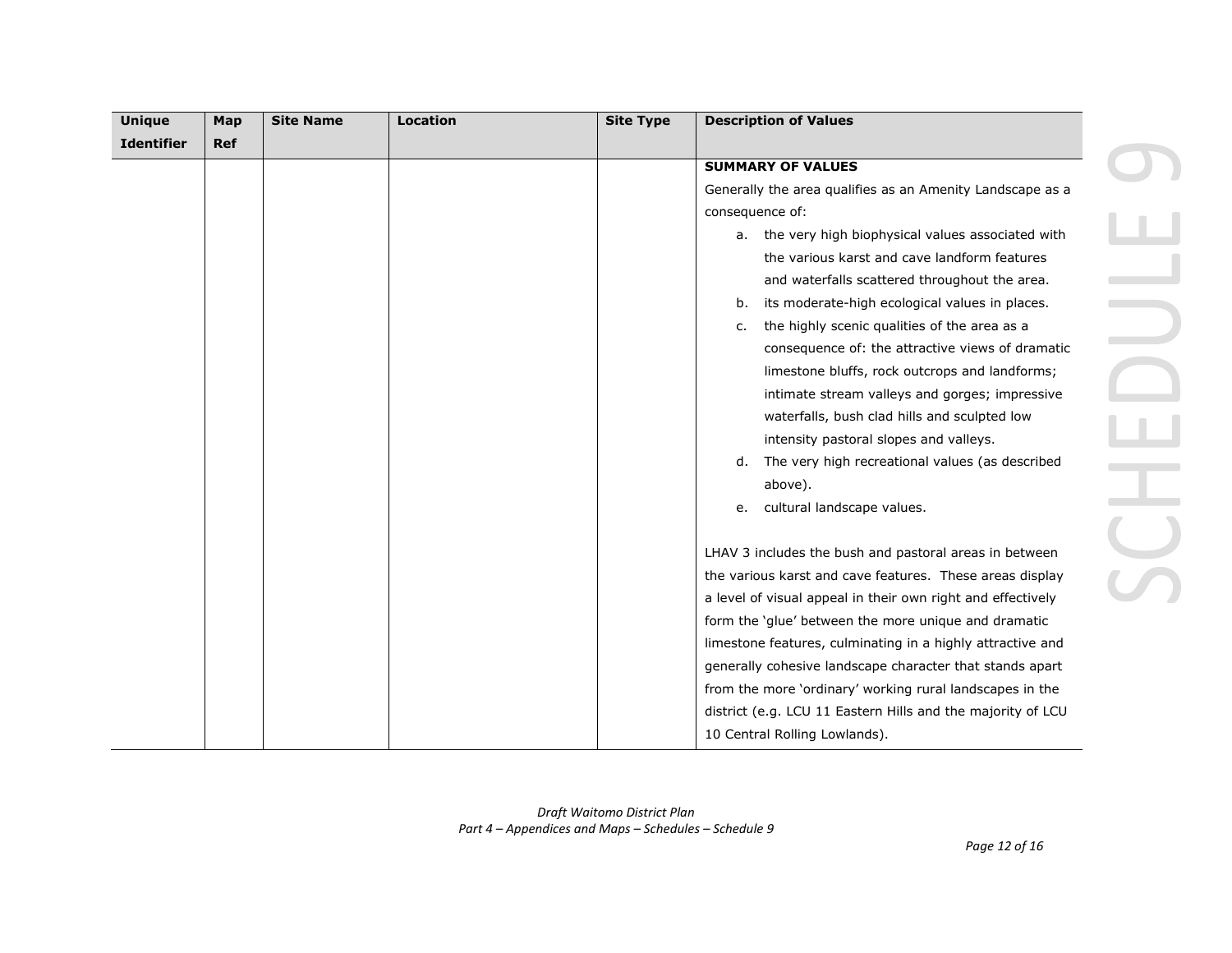| <b>Unique</b>     | Map        | <b>Site Name</b> | <b>Location</b> | <b>Site Type</b> | <b>Description of Values</b>                                 |
|-------------------|------------|------------------|-----------------|------------------|--------------------------------------------------------------|
| <b>Identifier</b> | <b>Ref</b> |                  |                 |                  |                                                              |
|                   |            |                  |                 |                  | The exception to this description is the northern portion of |
|                   |            |                  |                 |                  | LHAV 3 adjoining the Otorohanga District where there is      |
|                   |            |                  |                 |                  | generally a paucity of karst and cave features. Here it is   |
|                   |            |                  |                 |                  | the dominance of very high quality bush cover together       |
|                   |            |                  |                 |                  | with the recreational values of at least part of the area    |
|                   |            |                  |                 |                  | (e.g. Te Araroa Trail) and relatively limited extent of      |
|                   |            |                  |                 |                  | human modification that confers the aesthetic (and           |
|                   |            |                  |                 |                  | ecological) values such that the area for inclusion within   |
|                   |            |                  |                 |                  | LHAV 3.                                                      |
|                   |            |                  |                 |                  | East of SH3 in the vicinity of Aria, it is the highly        |
|                   |            |                  |                 |                  | attractive patterning of the rolling lowlands, sculpted      |
|                   |            |                  |                 |                  | landforms, karst features, waterfalls and bush features      |
|                   |            |                  |                 |                  | interspersed with pasture that merit the inclusion of this   |
|                   |            |                  |                 |                  | part of LCU10 Central Rolling Lowlands within LHAV 3.        |
|                   |            |                  |                 |                  | Areas of LCU 13 Elevated Central Hills and Valleys           |
|                   |            |                  |                 |                  | excluded from LHAV3 include:                                 |
|                   |            |                  |                 |                  | The inland hills and valleys north, west and south           |
|                   |            |                  |                 |                  | west of Te Anga where there is a general paucity             |
|                   |            |                  |                 |                  | of limestone features and high value bush cover;             |
|                   |            |                  |                 |                  | A central area roughly in the vicinity of                    |
|                   |            |                  |                 |                  | Ngapaenga and Mairoa where again there is a                  |
|                   |            |                  |                 |                  | general paucity of limestone features and high               |
|                   |            |                  |                 |                  | value bush cover;                                            |
|                   |            |                  |                 |                  | The very high value bush covered hills in the                |
|                   |            |                  |                 |                  | vicinity of Rock Peak that adjoin an ONL in the              |
|                   |            |                  |                 |                  | Otorohanga District - see ONL 5 Rock Peak.                   |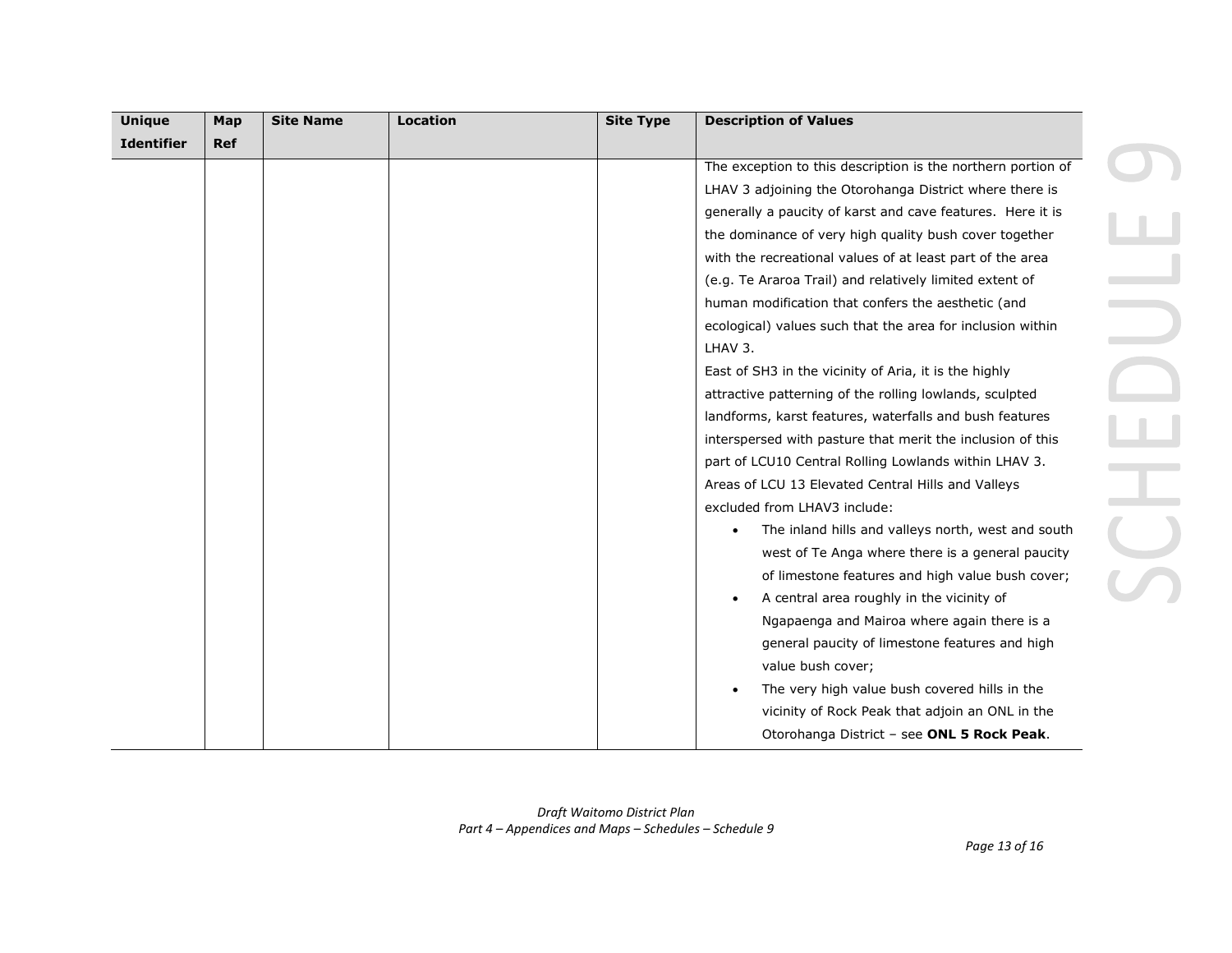| <b>Unique</b>     | Map        | <b>Site Name</b> | <b>Location</b>                  | <b>Site Type</b> | <b>Description of Values</b>                                   |
|-------------------|------------|------------------|----------------------------------|------------------|----------------------------------------------------------------|
| <b>Identifier</b> | <b>Ref</b> |                  |                                  |                  |                                                                |
|                   |            |                  |                                  |                  | Whilst LHAV 3 stands apart from the more 'ordinary'            |
|                   |            |                  |                                  |                  | working rural landscapes of the district, it is not assessed   |
|                   |            |                  |                                  |                  | to qualify as Outstanding largely as a consequence of the      |
|                   |            |                  |                                  |                  | influence that human modification (particularly in the form    |
|                   |            |                  |                                  |                  | of buildings, pastoral farming and production forestry)        |
|                   |            |                  |                                  |                  | exerts on the landscape character of the area. It is           |
|                   |            |                  |                                  |                  | acknowledged that this is very finely balanced as clearly      |
|                   |            |                  |                                  |                  | this part of the District plays a critical role in shaping the |
|                   |            |                  |                                  |                  | identity of the wider Waitomo area suggesting very high        |
|                   |            |                  |                                  |                  | associative values. However overall it is considered that      |
|                   |            |                  |                                  |                  | the values associated with this portion of the District more   |
|                   |            |                  |                                  |                  | closely align with an amenity landscape (which are valued      |
|                   |            |                  |                                  |                  | for their pleasantness, aesthetic coherence and cultural       |
|                   |            |                  |                                  |                  | and recreation attributes), rather than as an ONL.             |
| LHAV4             |            | Rangitoto Range  | LHAV 4 Rangitoto Range and       | Landscape of     | <b>BIOPHYSICAL ATTRIBUTES AND VALUES</b>                       |
|                   |            | and Waipa River  | Waipa River relates to the       | High             | Steeply incised bush clad gorge alongside the Waipa River      |
|                   |            |                  | bush covered southern slopes     | Amenity          | and rugged southern slopes of the Rangitoto Range. The         |
|                   |            |                  | of the Rangitioto Range that     | Value            | latter form the eastern boundary of the King Country.          |
|                   |            |                  | fall within the District and the |                  | Streams on the eastern slopes drain into the Waikato           |
|                   |            |                  | Waipa River together with its    |                  | River.                                                         |
|                   |            |                  | steep bush clad margins.         |                  | Spectacular limestone bluffs in places.                        |
|                   |            |                  |                                  |                  | Waipa River exhumed fossil forest                              |
|                   |            |                  |                                  |                  | Virtually all of the bush cover in the area is identified as   |
|                   |            |                  |                                  |                  | SNA of National Significance. Habitat for threatened or at     |
|                   |            |                  |                                  |                  | risk species.                                                  |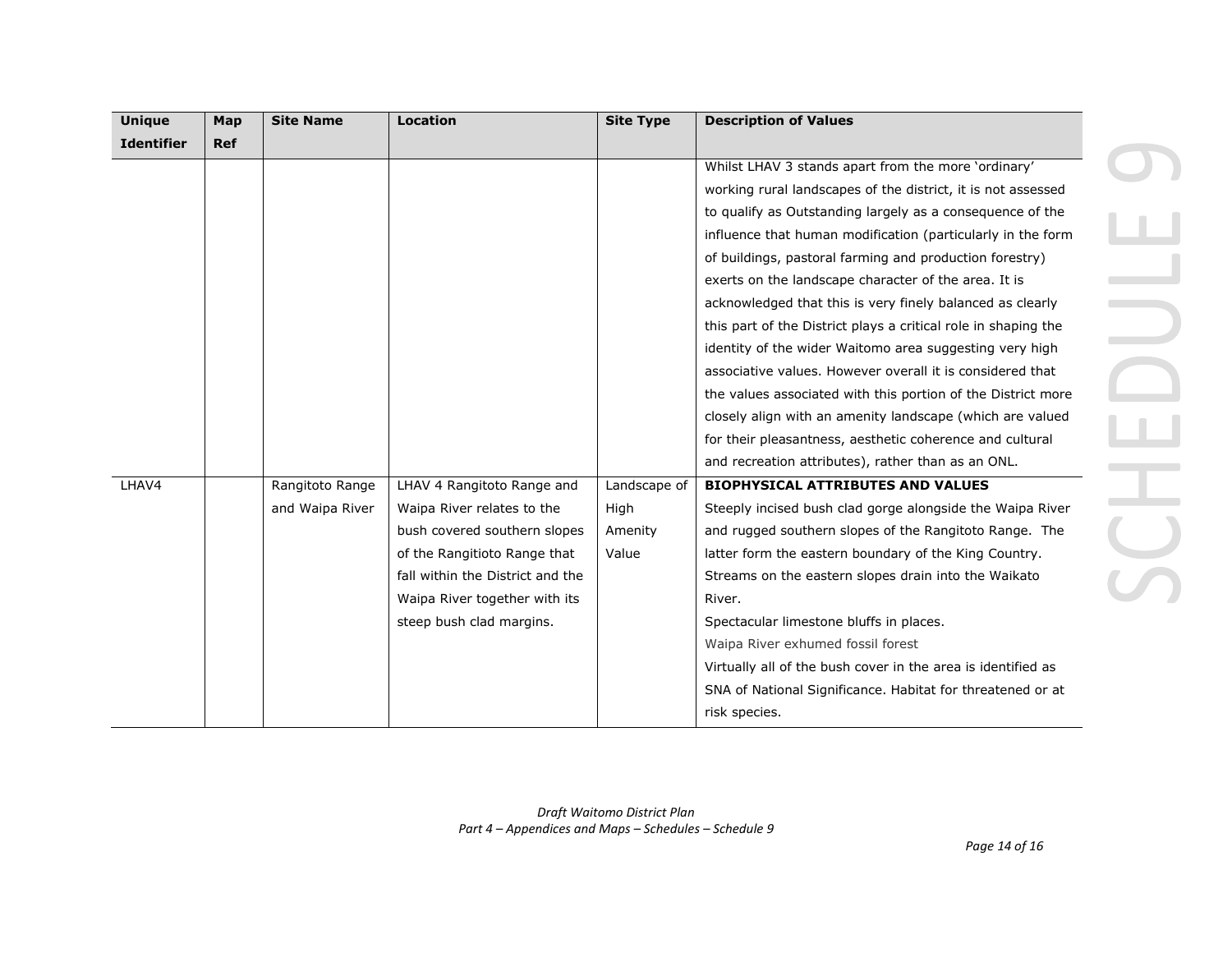| <b>Unique</b>     | Map        | <b>Site Name</b> | <b>Location</b> | <b>Site Type</b> | <b>Description of Values</b>                                 |
|-------------------|------------|------------------|-----------------|------------------|--------------------------------------------------------------|
| <b>Identifier</b> | <b>Ref</b> |                  |                 |                  |                                                              |
|                   |            |                  |                 |                  | Endangered species present include North Island kōkako,      |
|                   |            |                  |                 |                  | kaka, whio falcon, North Island brown kiwi, blue duck,       |
|                   |            |                  |                 |                  | long tailed bat and Hochstetter's frog.                      |
|                   |            |                  |                 |                  | Much of the area is in either DoC ownership or subject to    |
|                   |            |                  |                 |                  | QE II Covenant.                                              |
|                   |            |                  |                 |                  | PERCEPTUAL (SENSORY) ATTRIBUTES AND VALUES                   |
|                   |            |                  |                 |                  | Attractive and memorable views of the rugged and             |
|                   |            |                  |                 |                  | dramatic large-scale bush-clad foothills and ridges and      |
|                   |            |                  |                 |                  | steeply incised river valleys from local roads and walking   |
|                   |            |                  |                 |                  | tracks (albeit noting the relatively limited extent of the   |
|                   |            |                  |                 |                  | latter). The continuity of bush cover together with the      |
|                   |            |                  |                 |                  | bold and sculpted landforms create a high level of           |
|                   |            |                  |                 |                  | aesthetic coherence.                                         |
|                   |            |                  |                 |                  | The dense and extensive bush mantle extending                |
|                   |            |                  |                 |                  | throughout area, confers a strong sense of 'indigenous       |
|                   |            |                  |                 |                  | New Zealand'.                                                |
|                   |            |                  |                 |                  | High degree of naturalness as a consequence of: the          |
|                   |            |                  |                 |                  | dominant influence of the rugged bush-clad terrain; river    |
|                   |            |                  |                 |                  | gorge landforms, the relatively inaccessibility of the area; |
|                   |            |                  |                 |                  | and the generally very limited level of human modification   |
|                   |            |                  |                 |                  | evident.                                                     |
|                   |            |                  |                 |                  | Memorable landscape as a consequence of the perceptual       |
|                   |            |                  |                 |                  | values discussed above.                                      |
|                   |            |                  |                 |                  | Complex ridgeline patterns and winding streams               |
|                   |            |                  |                 |                  | expressive of landscape shaping processes.                   |